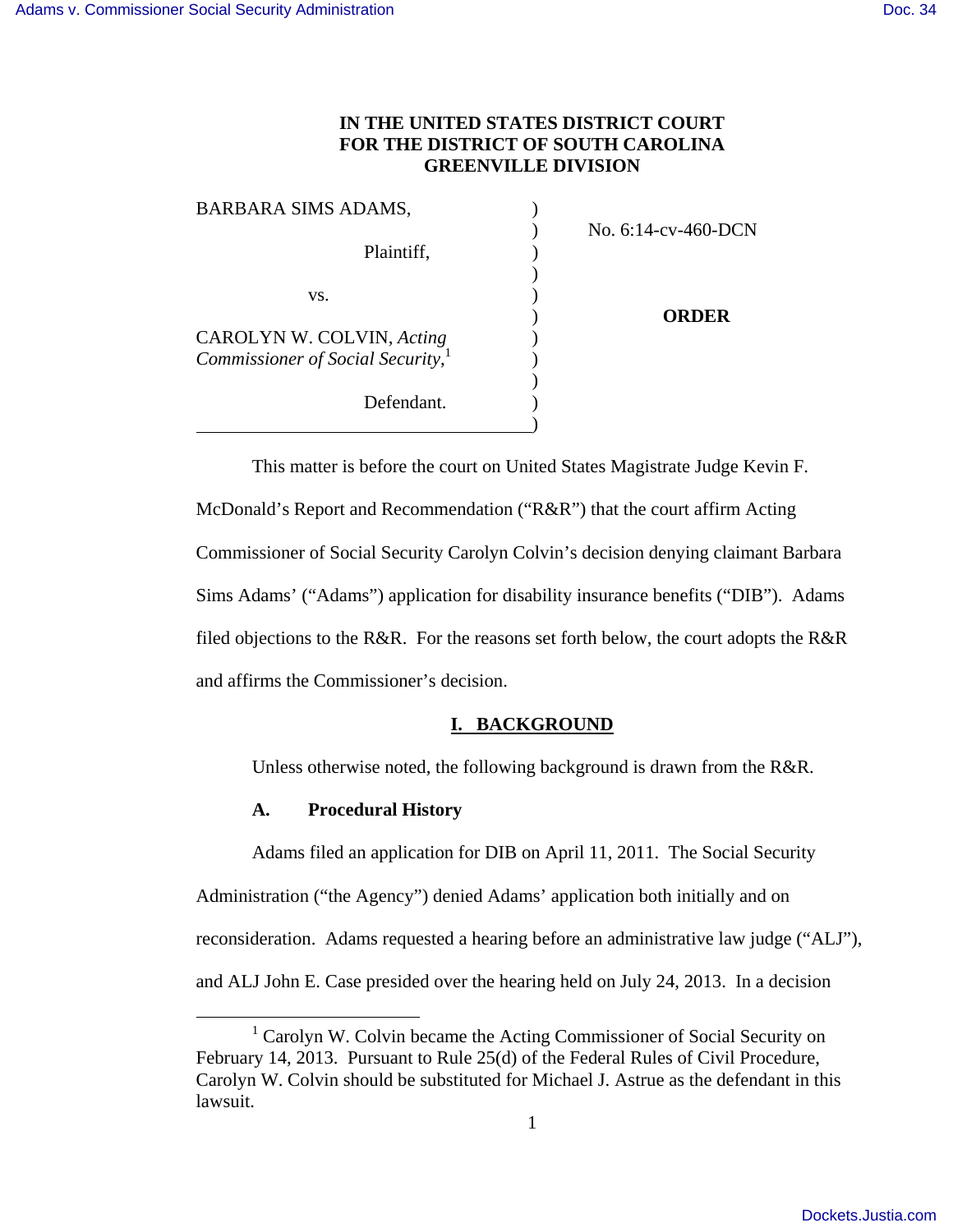issued on August 8, 2013, the ALJ determined that Adams was not disabled. Adams requested Appeals Council review of the ALJ's decision. The ALJ's decision became the final decision of the Commissioner when the Appeals Council denied further review on December 20, 2013.

On February 21, 2014, Adams filed this action seeking review of the ALJ's decision. The magistrate judge issued an R&R on April 23, 2015, recommending that this court affirm the ALJ's decision. Adams filed objections to the R&R on May 12, 2015, and the Commissioner responded on May 29, 2015. This matter is now ripe for the court's review.

## **B. Medical History**

Because the parties are familiar with Adams' medical history, the court dispenses with a lengthy recitation thereof and instead notes a few relevant facts. Adams was fortysix years old at the time of her alleged disability onset date. She completed her education through seventh grade. Tr. 34. She has past relevant work experience as a waitress, warehouse worker, forklift operator, machine operator in textile industry (spinner/spooler), and cashier. Tr. 20. In her application, Adams alleged disability due to leg and back pain.

## **C. ALJ's Decision**

The Social Security Act defines "disability" as the "inability to engage in any substantial gainful activity by reason of any medically determinable physical or mental impairment which can be expected to result in death or which has lasted or can be expected to last for a continuous period of not less than 12 months." 42 U.S.C.  $\S$  423(d)(1)(A); 20 C.F.R.  $\S$  404.1505. The Social Security regulations establish a five-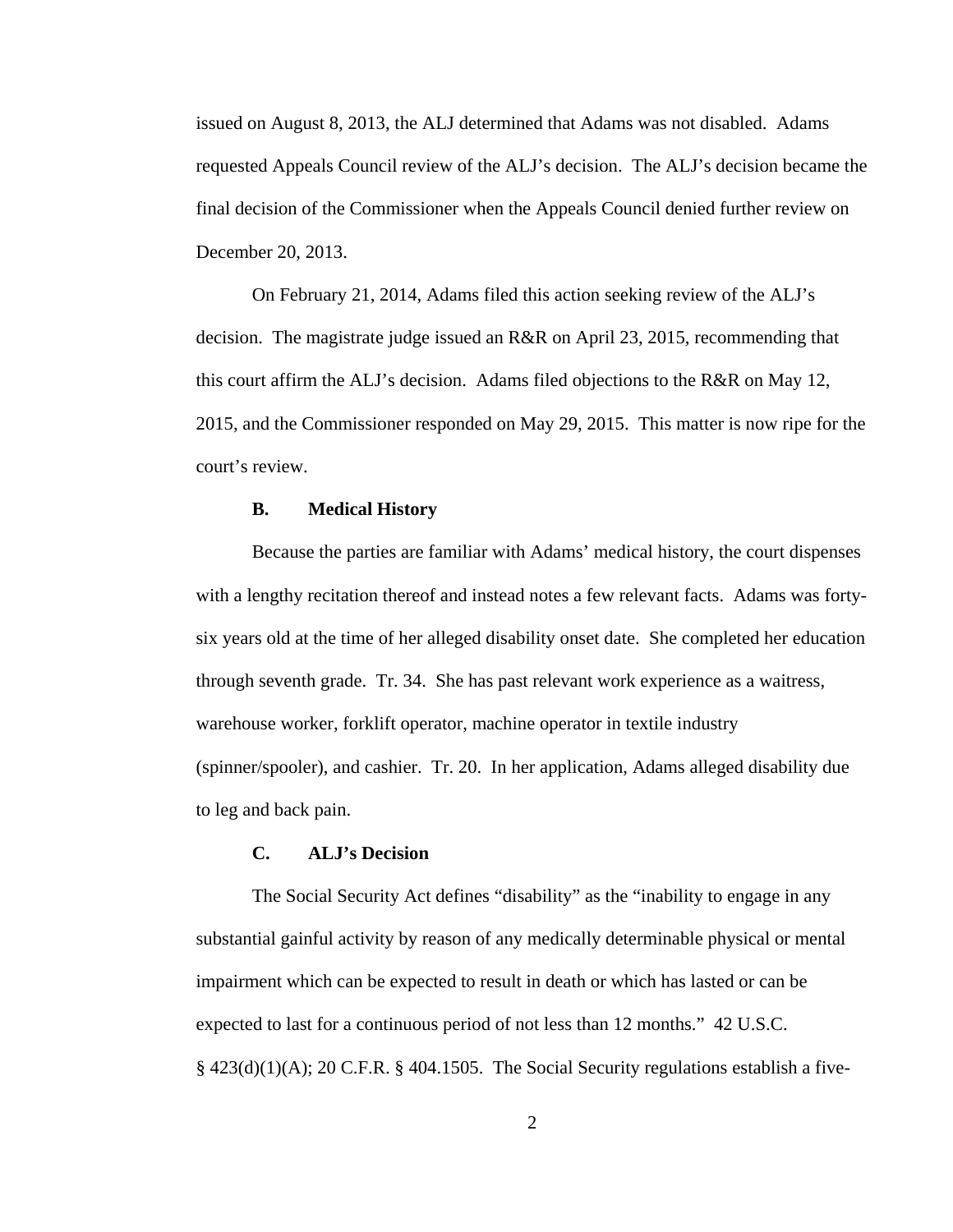step sequential evaluation process to determine whether a claimant is disabled. See 20 C.F.R. §§ 404.1520, 416.920. Under this process, the ALJ must determine whether the claimant:  $(1)$  is currently engaged in substantial gainful activity;  $(2)$  has a severe impairment; (3) has an impairment which equals an impairment contained in 20 C.F.R. § 404, Subpt. P, App'x 1, which warrants a finding of disability without considering vocational factors; (4) if not, whether the claimant has an impairment which prevents him or her from performing past relevant work; and (5) if so, whether the claimant is able to perform other work considering both his or her remaining physical and mental capacities (defined by his or her residual functional capacity) and his or her vocational capabilities (age, education, and past work experience) to adjust to a new job. See 20 C.F.R. § 404.1520; Hall v. Harris, 658 F.2d 260, 264–65 (4th Cir. 1981). The applicant bears the burden of proof during the first four steps of the inquiry, while the burden shifts to the Commissioner for the final step. Pass v. Chater, 65 F.3d 1200, 1203 (4th Cir. 1995) (citing Hunter v. Sullivan, 993 F.2d 31, 35 (4th Cir. 1992)). "If an applicant's claim fails at any step of the [sequential evaluation] process, the ALJ need not advance to the subsequent steps." Id. (citing Hunter, 993 F.2d at 35).

To determine whether Adams was disabled from September 14, 2010 through the date of his decision, the ALJ employed the statutorily-required five-step sequential evaluation process. At step one, the ALJ found that Adams did not engage in substantial gainful activity during the period at issue. Tr. 17. At step two, the ALJ found that Adams suffered from the following severe impairments: lumbar disc disease, cervical disc disease, cardiovascular disease, diabetes mellitus, and a history of renal stones. Id. At step three, the ALJ found that Adams' impairments or combination thereof did not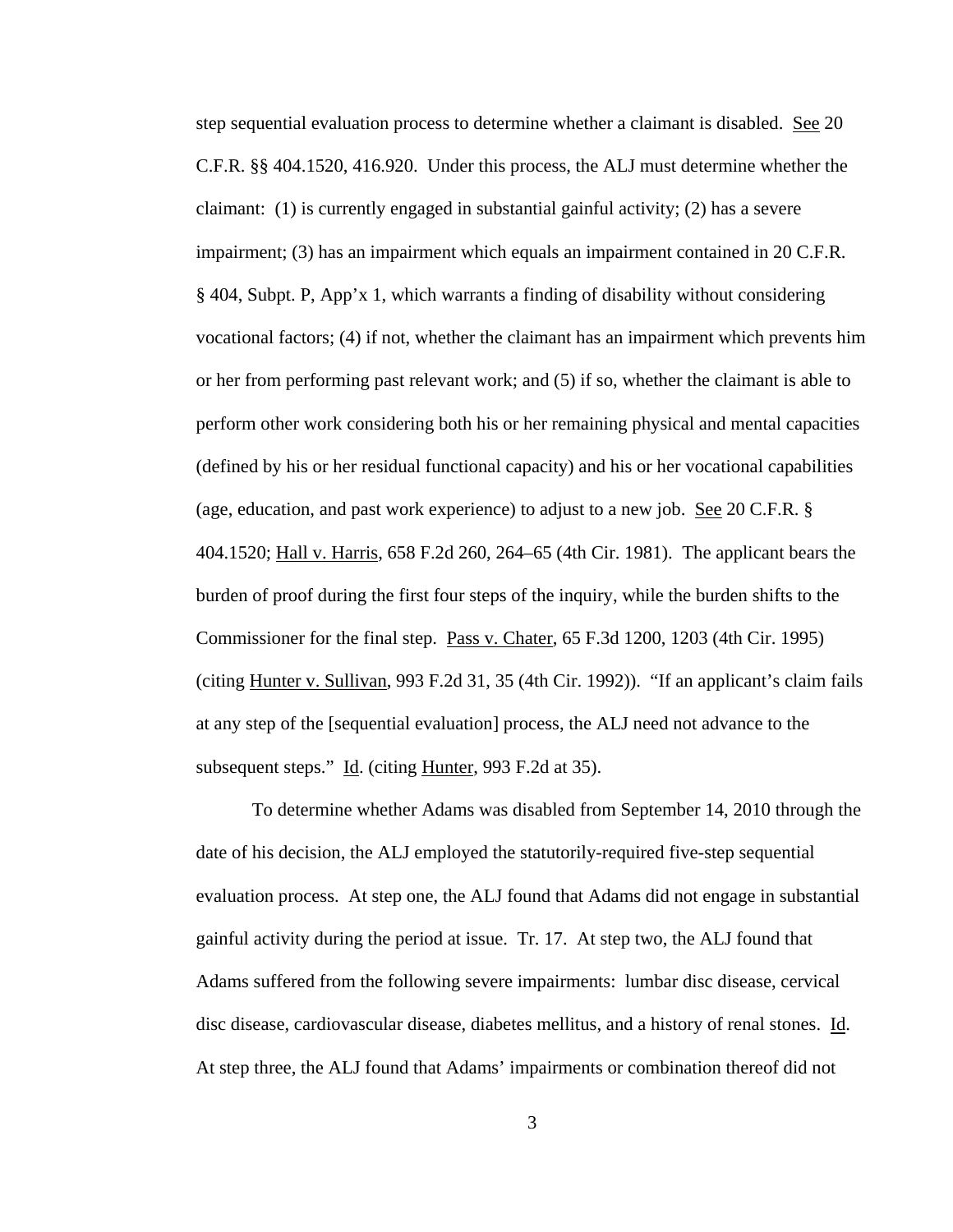meet or medically equal one of the impairments listed in the Agency's Listing of Impairments. Id. Before reaching the fourth step, the ALJ determined that Adams retained the residual functional capacity ("RFC") to perform light work with several restrictions. Tr. 18. Specifically, the ALJ stated that Adams could not climb ladders, ropes, or scaffolds and must "avoid concentrated exposure to extreme cold, extreme heat, humidity, pulmonary irritants and hazards." Id. The ALJ further stated that Adams could "occasionally climb ramps/stairs, balance, stoop, crouch, kneel, and crawl." Tr. 18. At step four, the ALJ found that Adams could not perform her past relevant work as a waitress, warehouse worker, forklift operator, machine operator in textile industry (spinner, spooler), or cashier. Tr. 20. However, at the fifth step, the ALJ found that Adams could perform jobs that exist in significant numbers in the national economy. The ALJ therefore concluded that Adams was not disabled during the period at issue. Tr. 21.

#### **II. STANDARD OF REVIEW**

This court is charged with conducting a <u>de novo</u> review of any portion of the magistrate judge's R&R to which specific, written objections are made. 28 U.S.C.  $§$  636(b)(1). This court is not required to review the magistrate judge's factual findings and legal conclusions to which the parties have not objected. See id. The recommendation of the magistrate judge carries no presumptive weight, and the responsibility to make a final determination remains with this court. Mathews v. Weber, 423 U.S. 261, 270–71 (1976).

 Judicial review of the Commissioner's final decision regarding disability benefits "is limited to determining whether the findings of the [Commissioner] are supported by substantial evidence and whether the correct law was applied." Hays v. Sullivan, 907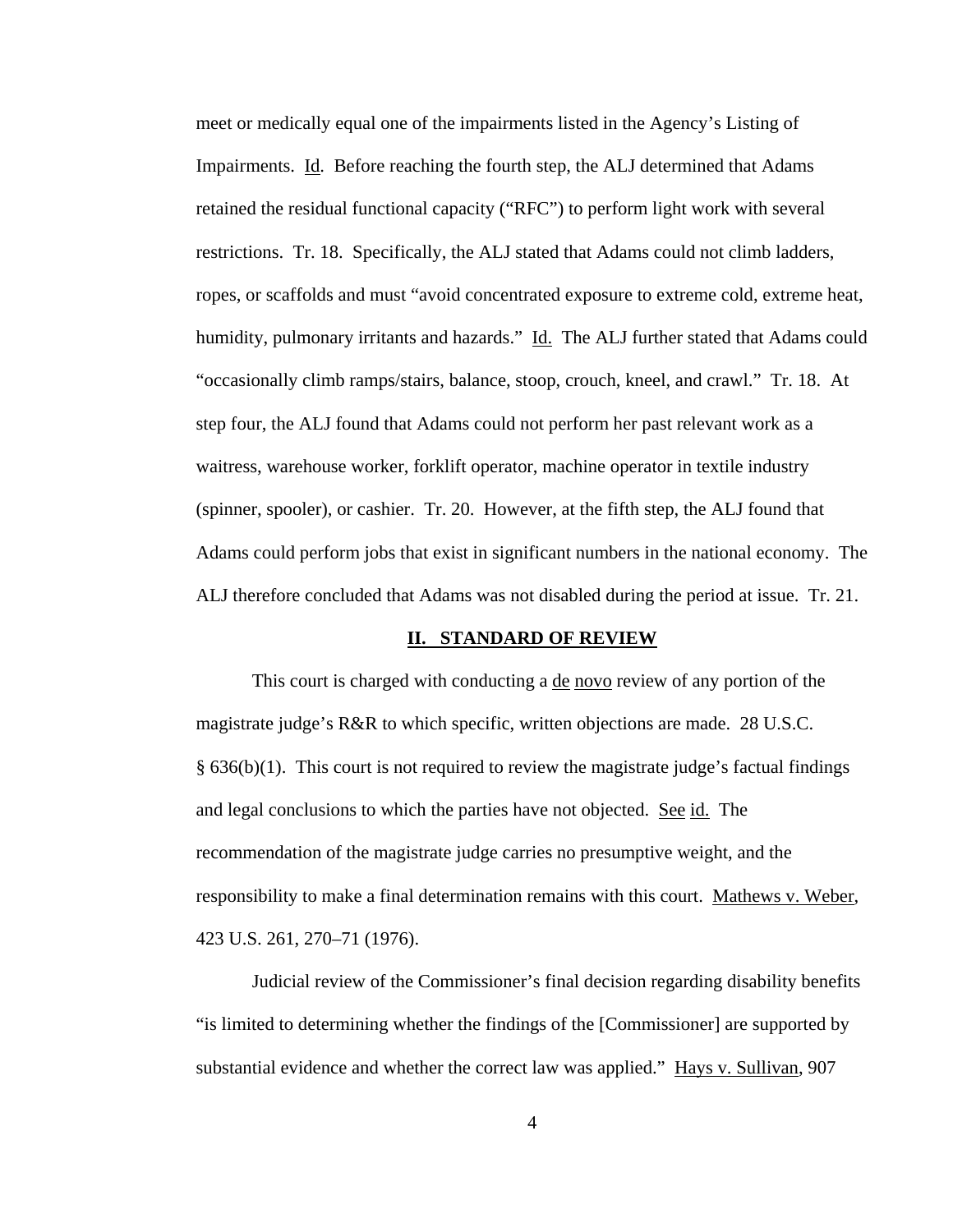F.2d 1453, 1456 (4th Cir. 1990). Substantial evidence is "more than a mere scintilla of evidence but may be somewhat less than a preponderance." Id. (internal citations omitted). "[I]t is not within the province of a reviewing court to determine the weight of the evidence, nor is it the court's function to substitute its judgment for that of the [Commissioner] if his decision is supported by substantial evidence." Id.

## **III. DISCUSSION**

 Adams objects to the R&R on the following grounds, arguing that the magistrate judge erred in finding that: (1) the ALJ properly followed the treating physician rule; (2) the ALJ properly assessed the RFC finding; and (3) the ALJ properly assessed Adams' credibility.

The court considers these objections in turn.

#### **A. Treating Physician Rule**

Adams' first objection to the R&R is that the magistrate judge improperly found no error in the ALJ assigning little weight to the opinion of Dr. Neal Goldberger ("Dr. Goldberger"), Adams' treating physician. Pl.'s Objections 2. Adams argues that the ALJ failed to properly weigh the evidence that supports Dr. Goldberger's opinion. Id.

Regulations require that a treating physician's opinion be given controlling weight if that opinion "is well-supported by medically acceptable clinical and laboratory diagnostic techniques and is not inconsistent with the other substantial evidence" in the record. 20 C.F.R. § 404.1527(c)(2); <u>see, e.g.</u>, Mastro v. Apfel, 270 F.3d 171, 178 (4th Cir. 2001). "By negative implication, if a physician's opinion is not supported by clinical evidence or if it is inconsistent with other substantial evidence, it should be accorded significantly less weight." Craig, 76 F.3d at 590. In such a circumstance, "the ALJ holds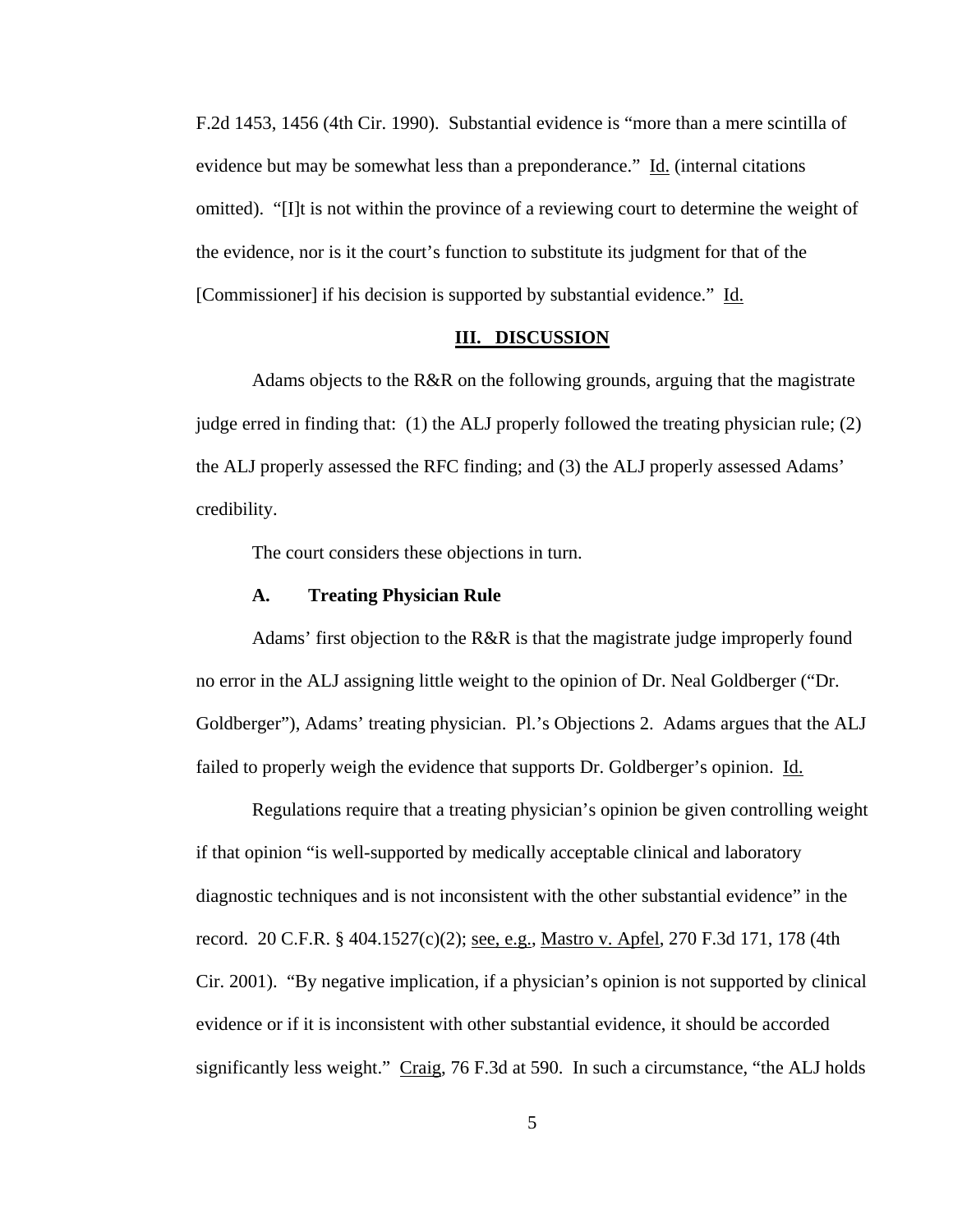the discretion to give less weight to the testimony of a treating physician in the face of persuasive contrary evidence." Mastro, 270 F.3d at 178.

If a treating physician's opinion does not merit controlling weight, the ALJ is to evaluate it using the following factors: (1) whether the physician has examined the applicant; (2) the nature and extent of the treatment relationship; (3) the extent to which the opinion is supported by relevant medical evidence; (4) the extent to which the opinion is consistent with the record as a whole; (5) the relevance of the physician's medical specialization to the opinion; and (6) any other factor that tends to support or contradict the opinion. 20 C.F.R. § 404.1527(c); see SSR 96–2p; Hines v. Barnhart, 453 F.3d 559, 563 (4th Cir. 2006). However, the Fourth Circuit has not mandated an express discussion of each factor, and another court in this district has held that "an express discussion of each factor is not required as long as the ALJ demonstrates that he applied the . . . factors and provides good reasons for his decision." Hendrix v. Astrue, No. 1:09-cv-1283, 2010 WL 3448624, at  $*3$  (D.S.C. Sept. 1, 2010); <u>see</u> § 404.1527(c)(2) (requiring ALJ to give "good reasons" for weight given to treating physician's opinion). A district court will not disturb an ALJ's determination as to the weight to be assigned to a medical opinion, including the opinion of a treating physician, "absent some indication that the ALJ has dredged up 'specious inconsistencies' . . . or has not given good reason for the weight afforded a particular opinion." Craft v. Apfel, 164 F.3d 624, 1998 WL 702296, at  $*2$  (4th Cir. 1998) (per curiam) (unpublished table decision) (internal citation omitted).

Dr. Goldberger completed a medical source statement dated May 8, 2012 in which he opined on Adams' physical opportunity capacities. Tr. 674. In this statement, he opined that Adams could sit for two hours and stand or walk for one hour per day and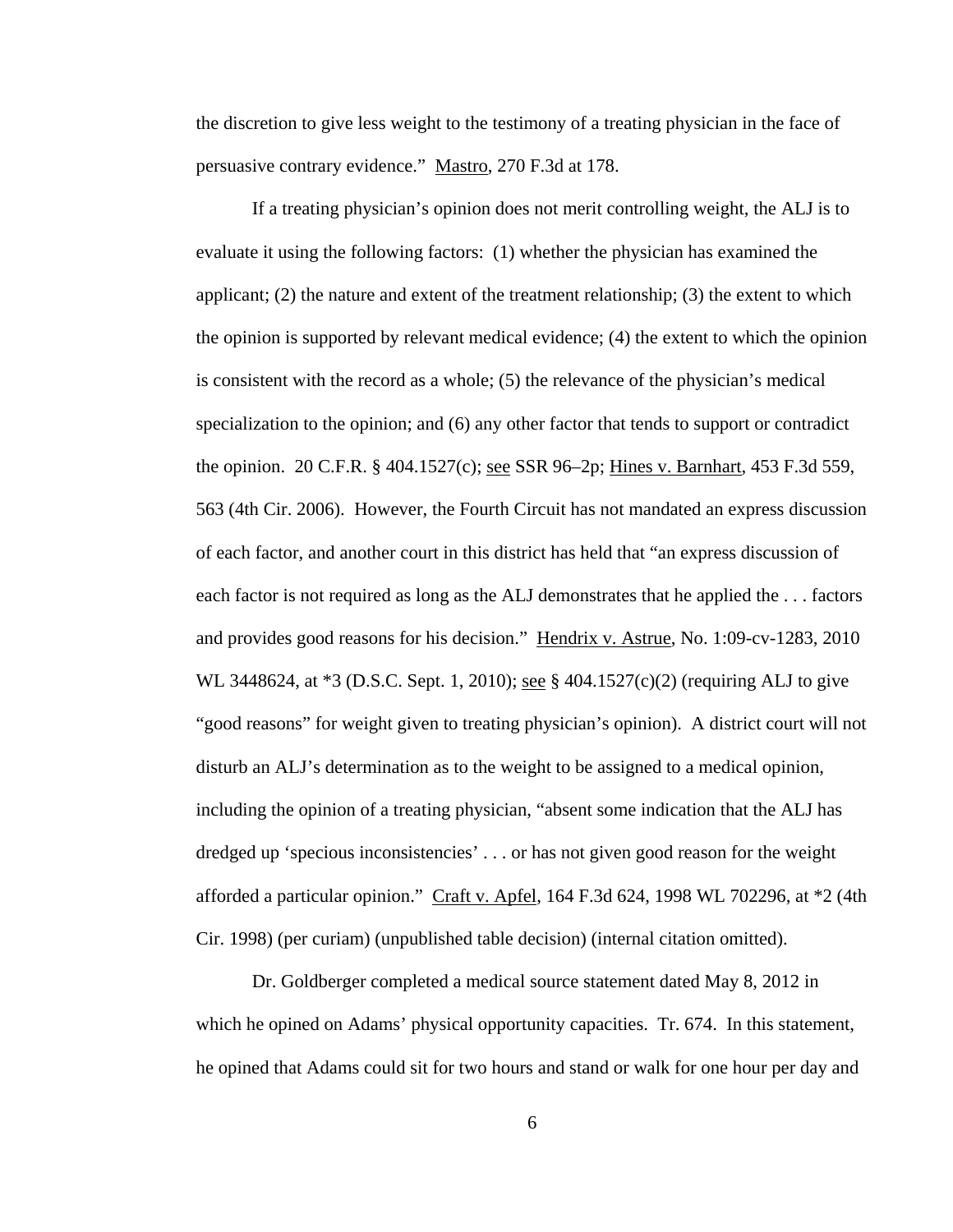that she would need the opportunity to alternate sitting and standing throughout the day. Id. He also opined that Adams could lift and carry up to five pounds frequently and up to ten pounds occasionally, but that she could never climb, balance, stoop, kneel, crouch, crawl or reach above shoulder level. Tr. 675. The ALJ discussed Dr. Goldberger's medical statement in his decision, ultimately affording his opinion little weight. Tr. 19. In doing so, the ALJ determined that neither the other evidence in the record nor Dr. Goldberger's own treatment notes supported Dr. Goldberger's findings. Id.

 In her objections, Adams contends that the ALJ failed to properly consider all of the relevant evidence when assessing Dr. Goldberger's opinion, specifically: (1) two positive straight leg raise tests; and (2) the documentation of Adams' radiating pain due to nerve root irritation. Pl.'s Objection 2–3. When discussing his decision to afford Dr. Goldberger's opinion little weight, the ALJ noted that "there was no medical evidence of limited spine range of motion or motor and sensation loss." Tr. 18. The ALJ further noted that physical examinations showed normal muscle strength in Adams' upper and lower extremities and "the record documents no abnormalities of the plaintiff's gait or station." Tr. 18. Additionally, Dr. Goldberger's notes show that Adams has a good range of motion, strength, and sensation with negative straight leg raisings. Tr. 19, 544–93, 667–680, 762–744. As noted by the magistrate judge, the ALJ extensively discussed the provided clinical findings and treatment records, which he found to be inconsistent with Adams' alleged pain. R&R 16–21.

Here, Adams' objection is essentially an invitation for the court to reweigh the evidence and come to its own conclusion. Such reweighing of the evidence is not within the province of this court. See Johnson v. Barnhart, 434 F.3d 650, 653 (4th Cir. 2005)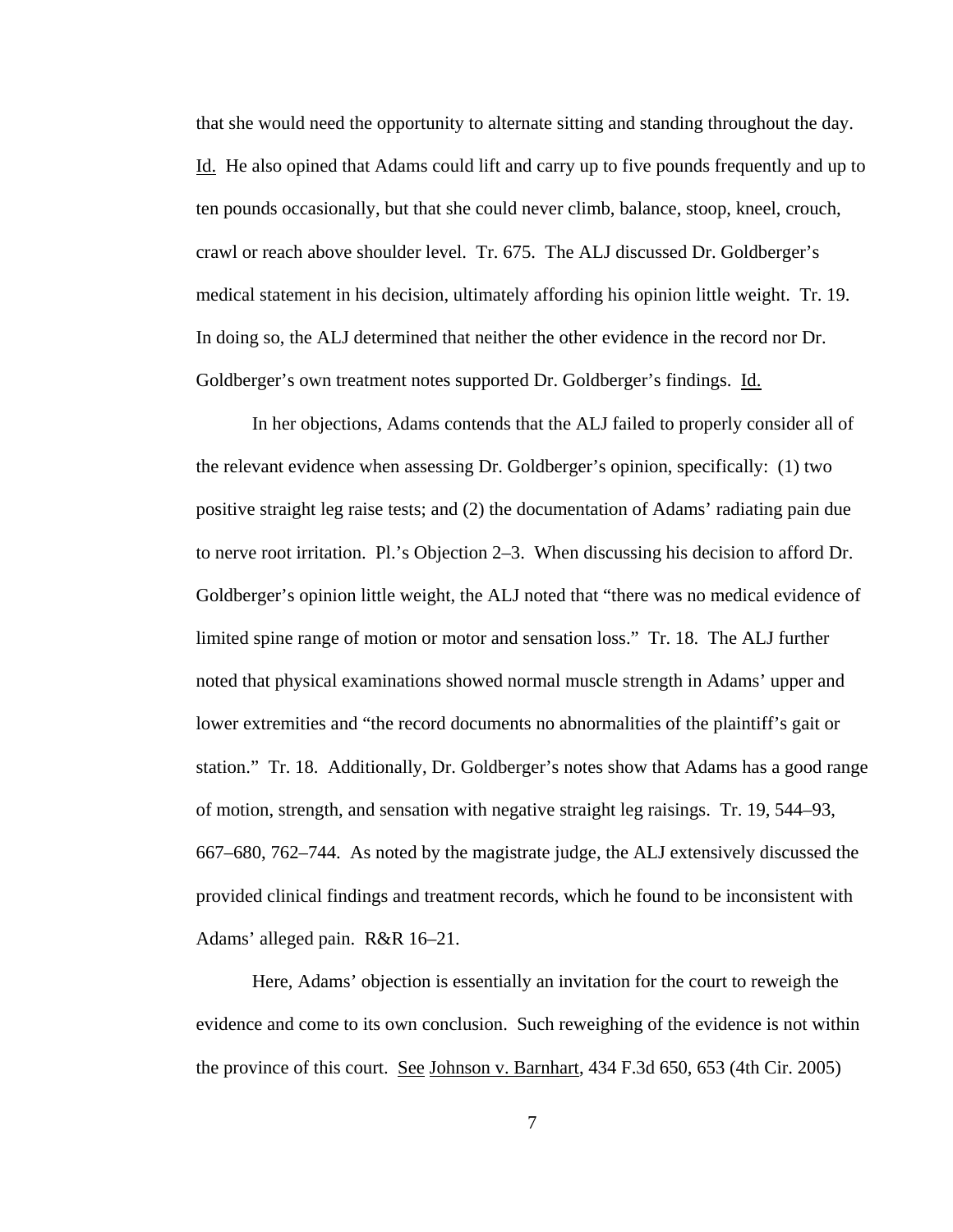(holding that a reviewing court should not reweigh conflicting evidence, make credibility determinations, or substitute its judgment for that of the ALJ). Further, there is no indication that the ALJ dredged up specious inconsistencies in discounting Dr. Goldberger's opinion. Rather, the ALJ pointed to significant inconsistencies in Dr. Goldberger's opinion. Craig, 76 F.3d at 590, \*5. ("If a physician's opinion is not supported by clinical evidence or if it is inconsistent with other substantial evidence, it should be accorded significantly less weight."). Accordingly, the court declines to reweigh the evidence and instead finds that the ALJ's weighing of Dr. Goldberger's opinion is supported by substantial evidence.

Therefore, Adams' first objection fails.

## **B. RFC finding**

 Adams' second objection to the R&R is that the magistrate judge improperly found no error in the ALJ's assessment of the RFC finding. Pl.'s Objection 4. Specifically, Adams contends that the ALJ improperly discounted Dr. Goldberger's opinion while giving great weight to the opinion of the state agency physician.  $\underline{Id}$  at 4–6.

Dr. Carl Anderson ("Dr. Anderson"), a state agency physician, opined that Adams could perform light work activity with occasional posturals. Tr. 18, 635. He further opined that Adams could never climb ladders, ropes, or scaffolds and that she must avoid concentrated exposure to extreme cold, heat, humidity, pulmonary irritants, and hazards. Tr. 635, 637. The ALJ granted Dr. Anderson's opinion great weight, finding "it [to be] consistent with the minimal objective findings and conservative treatment course." Tr. 18.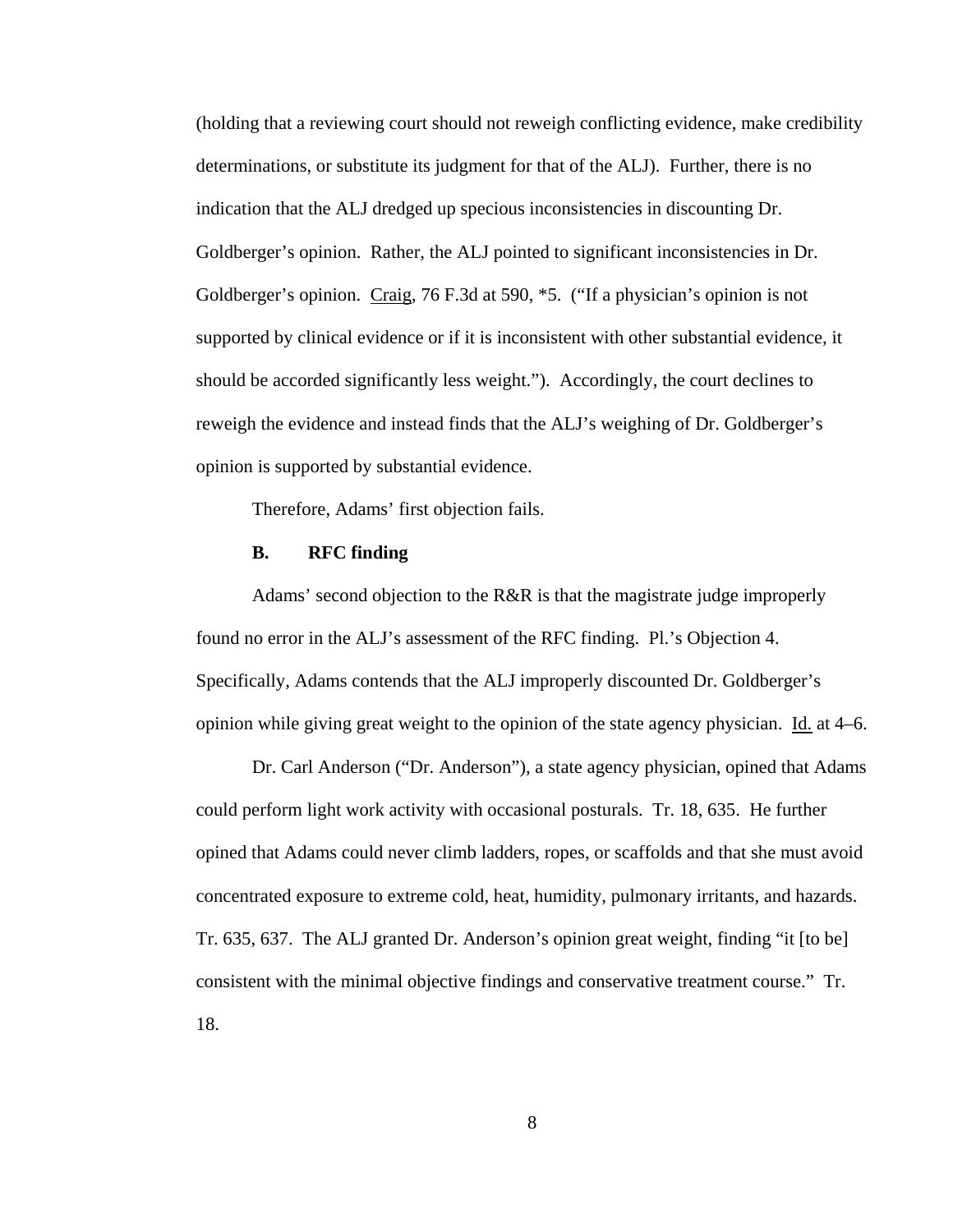According to the Regulations and Fourth Circuit case law, the ALJ may grant more weight to a non-examining physician when the non-examining physician's opinion is consistent with the record. See Gordon v. Schweiker, 725 F.2d 231, 235 (4th Cir. 1984) ([T]he testimony of a non-examining physician can be relied upon when it is consistent with the record."); SSR 96-6p, 1996 WL 374180, a \*3 ("In appropriate circumstances, opinions from State agency medical. . . consultants. . . may be entitled to greater weight than the opinions of treating or examining sources.").

Adams' objection to the ALJ's weighing of Dr. Anderson's opinion is essentially an invitation for the court to reweigh the evidence and come to its own conclusion. Such reweighing of the evidence is not within the province of this court. See Johnson v. Barnhart, 434 F.3d 650, 653 (4th Cir. 2005) (holding that a reviewing court should not reweigh conflicting evidence, make credibility determinations, or substitute its judgment for that of the ALJ).

Therefore, Adams' second objection fails.

#### **C. Credibility**

 Adams lastly argues that the ALJ erred in assessing Adams' credibility because he did not properly follow the two step credibility process. Pl.'s Objections 6. Adams contends that at step two, the ALJ failed to consider both the objective and subjective evidence. Pl.'s Objections 6. Specifically, Adams contends that the ALJ did not adequately consider her treatment and activities of daily life when assessing Adams' statements regarding the intensity, persistence, and limiting effects of her symptoms. Pl.'s Objections 4–7.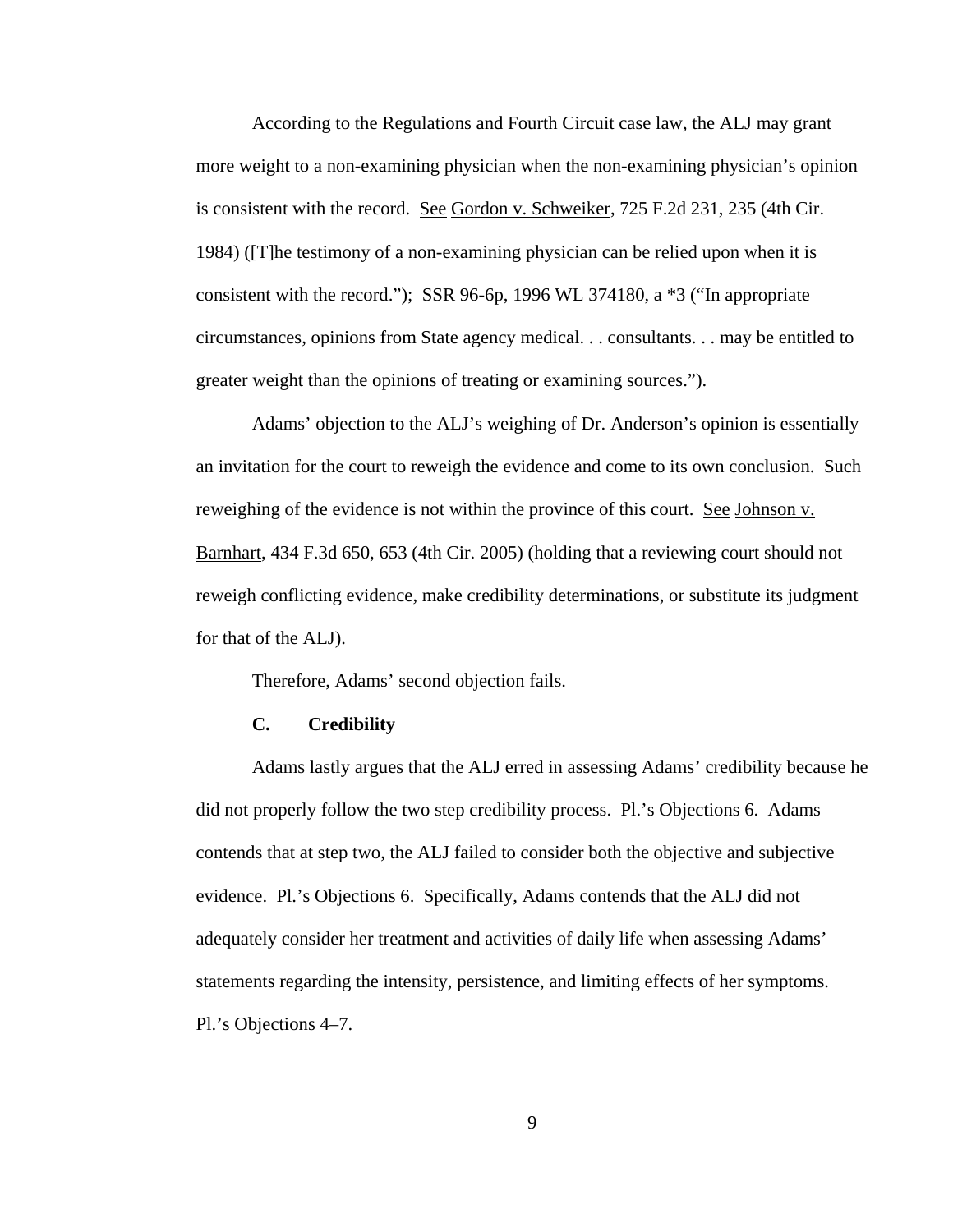The Fourth Circuit has developed a two-part test for evaluating a claimant's subjective allegations of pain. Craig, 76 F.3d at 594. First, the ALJ must determine that there is objective medical evidence of a medical impairment reasonably likely to cause the pain alleged by the claimant. Id.; SSR 96-7p. Second, the ALJ must evaluate "the intensity and persistence of the claimant's pain, and the extent to which it affects her ability to work." Craig, 76 F.3d at 595; SSR 96-7p. This evaluation must take into account not only the claimant's statements about her pain, but also all of the available evidence, including the claimant's medical history, medical signs, and laboratory findings; any objective medical evidence of pain (such as evidence of reduced joint motion, muscle spasms, deteriorating tissues, redness, etc.); and any other evidence relevant to the severity of the impairment, such as evidence of the claimant's daily activities, specific descriptions of the pain, and any medical treatment taken to alleviate it. Craig, 76 F.3d at 595 (citations omitted).

 An ALJ evaluating a claimant's subjective complaints "should refer specifically to the evidence informing the ALJ's conclusion." Hatcher v. Sec'y, Dep't of Health  $&$ Human Servs., 898 F.2d 21, 23 (4th Cir. 1989). In addition, an ALJ's decision regarding a claimant's credibility "must contain specific reasons for the finding on credibility, supported by the evidence in the case record, and must be sufficiently specific to make clear to the individual and to any subsequent reviewers the weight the adjudicator gave to the individual's statements and the reasons for that weight." SSR 96-7p.

 Adams argues that her credibility should not be doubted because she had allegedly undertaken only "conservative treatment." Pl.'s Objections 5. In support of her argument, Adams points to joint injections and chronic pain medications that she recently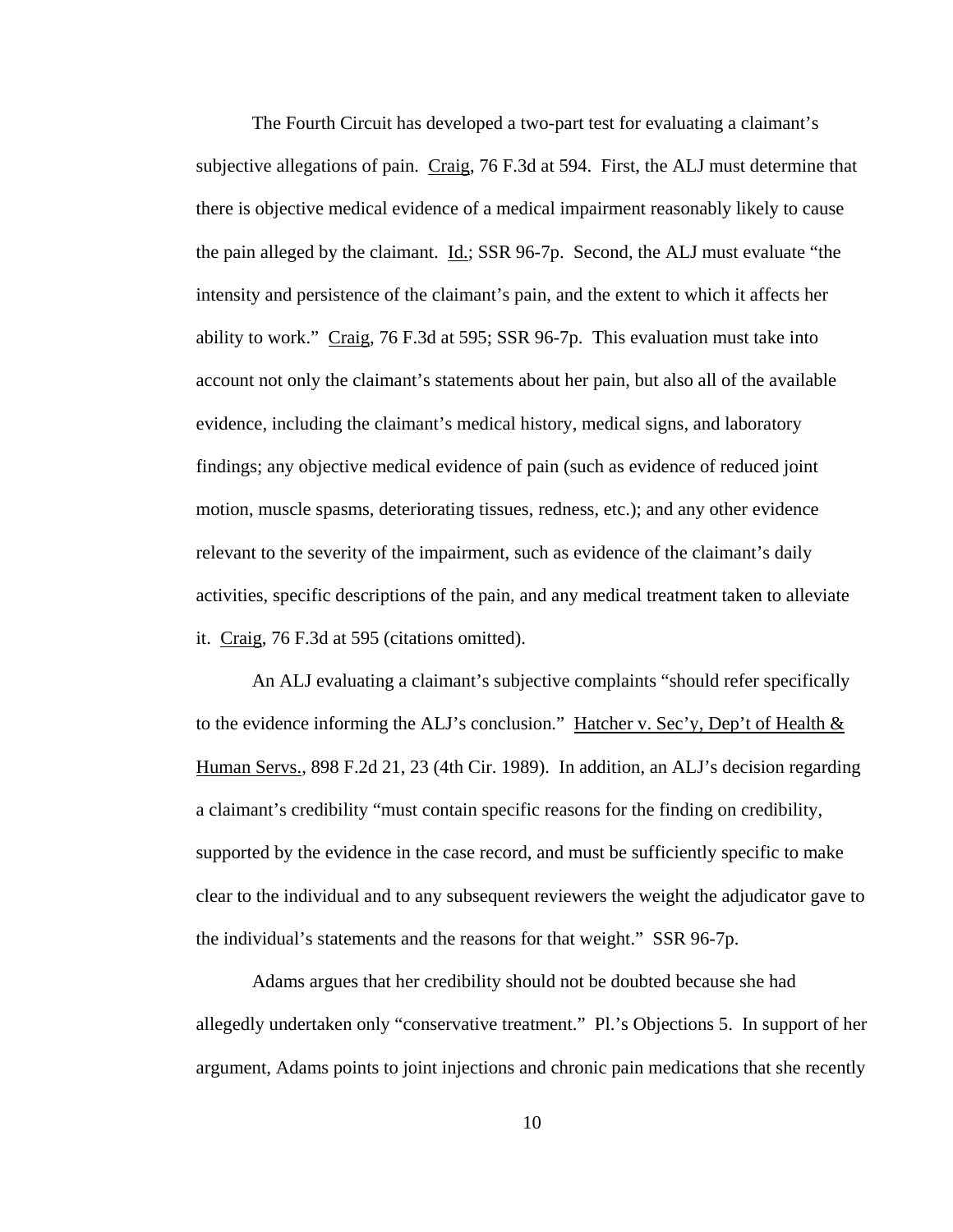pursued for treatment. Id. However, as the magistrate judge notes, the ALJ did not discount Adams' credibility for her "conservative treatment" alone. R&R 24. The ALJ also considered Adams' positive response to medications, as well as her unremarkable physical impairments. Tr. 19. For example, the ALJ noted that while "the claimant testified to debilitating back and leg pain that prevents her from walking or standing for even an hour" and testified that "she elevates her feet throughout the day due to ankle swelling," there was no "objective evidence of significant peripheral neuropathy or edema." Tr. 20. The ALJ also noted that Adams' lower extremity arterial exam "revealed normal bilateral ankle brachia indices." Tr. 20, 518–19. Based on these findings, it appears that Adams' impairments were "successfully controlled at various times." Felton-Miller, No. 11–cv–1500, 2011 WL 6396463, at \*2 (4th Cir. December 21, 2011). ("[W]e conclude that substantial evidence supports the ALJ's conclusion because the record shows that, although [claimant's] medication occasionally required adjustment, her symptoms were successfully controlled at various times.").

 The ALJ also noted that Adams had applied for unemployment benefits, requiring her to assert that she was willing and able to work. Tr. 20. The court finds that this is appropriate evidence to consider when evaluating a claimant's credibility. See Elder v. Astrue, No. 3:09–cv–02365, 2010 WL 3980105, at \*10 (4th Cir. October 8, 2010) (ALJ's credibility finding supported in part by evidence that plaintiff applied for unemployment benefits).

 Because the ALJ set forth the specific evidence on which he relied in evaluating Adams' credibility, the court finds that the ALJ did not need to discuss Adams' daily activities in detail. In addition, the court finds that the ALJ properly followed the two